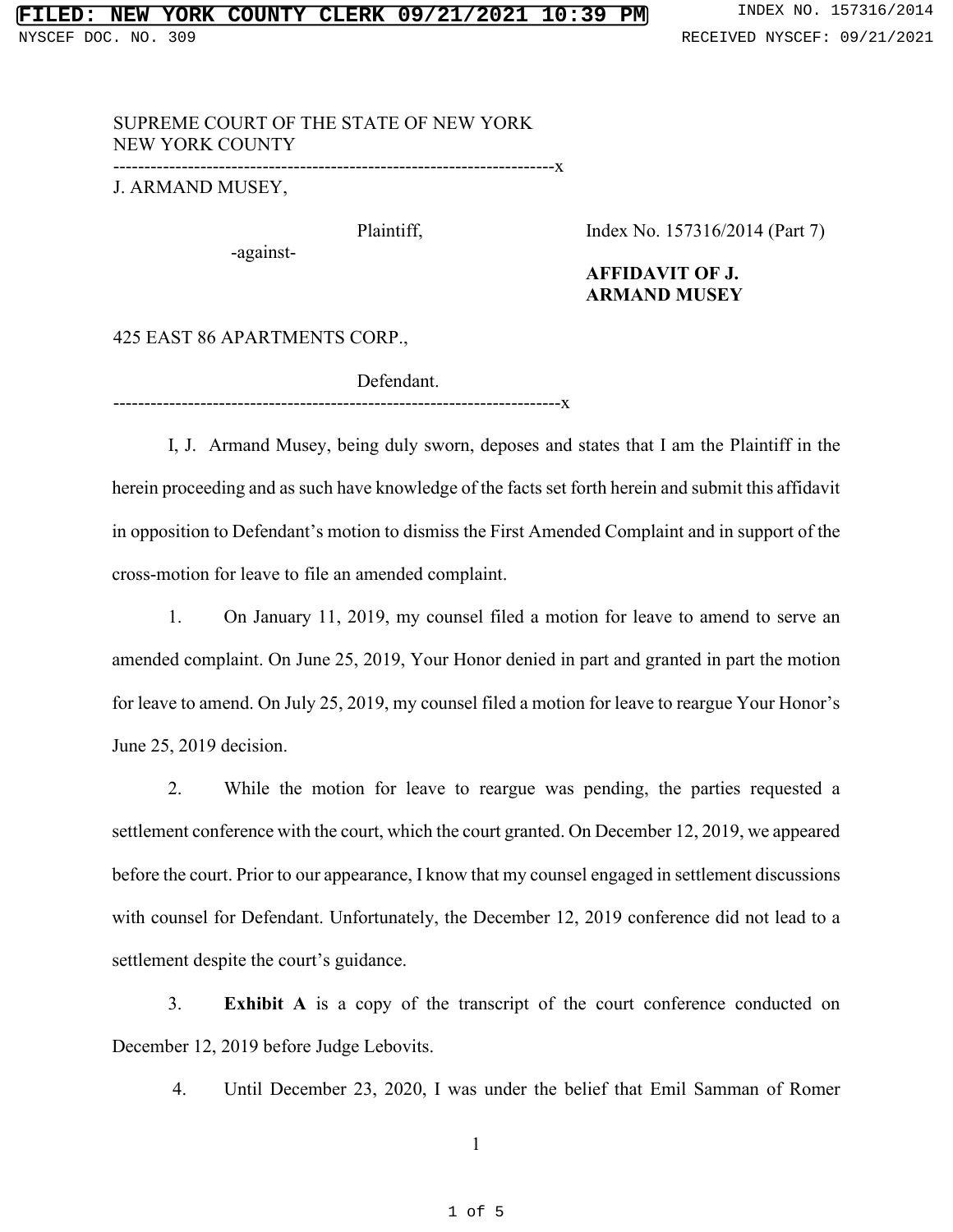Debbas was actively negotiating a settlement with the Defendant on my behalf.

5. There was a breakdown in my communications with Mr. Samman, followed by a breakdown of the attorney client relationship. To date, I have no idea what my counsel Mr. Samman discussed with Defendant's counsel because he never told me.

6. Health reasons in my family prevented me from focusing on this case. In February, 2021 my partner Margaret, after months of undiagnosed ill health, suffered a "Non-ST Elevated Myocardial Infarction," i.e. a "heart attack," that required surgery and admission to New York-Presbyterian Hospital/WC for three days.

7. In April of this year, Margaret's father suffered cardiac failure followed by open-heart surgery with an aortic valve replacement and an annuloplasty at St. Francis Hospital. We were his full-time caretakers between April and May.

8. Between February and June 2021, I reached out to the defendant Board and stated my intentions to reach a settlement of all outstanding issues, but they told me that they would only discuss what they believe was the outstanding issue – the reimbursement of what I spent on replacing the terrace doors. Surely, there were other issues including Defendant's failure to deliver to me a terrace that is capable of being covered and converted into a habitable area.

9. Furthermore, I delayed filing the amended complaint because of my on-going relationship with the Co-op and my own willingness to allow the Defendant to cure its failure to provide me with a structurally sound roof terrace surface. After all, I live in the same building as the members of the Co-op board.

10. Like many small business owners, I have struggled with the effects of the pandemic. These struggles included the transition to remote work for my employees while preserving appropriate cybersecurity controls without an IT staff. As my firm's primary business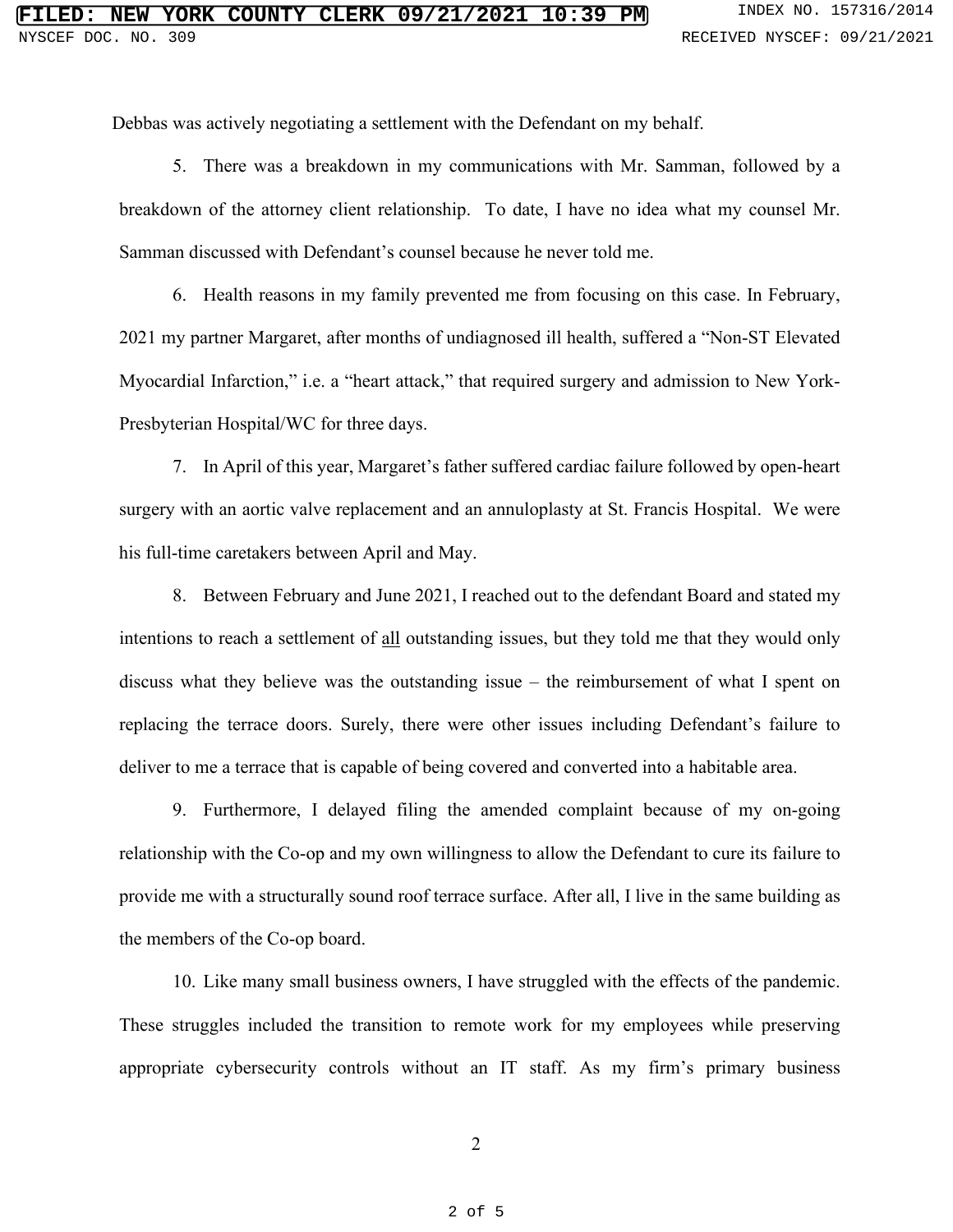development professional I have also needed to maintain sufficient operating revenue in an environment unfavorable to smaller businesses. Our struggles ultimately led us to rely on Payroll Protection Program loans.

11. I closed on the purchase of my shares on February 27, 2013 and to this day cannot use my apartment's terrace, which accounts for a significant portion of the purchase price.

12. Between December 2018 and April 2021, I submitted design plans on ten different occasions. Defendant rejected each of these for reasons ranging from the height of the artificial grass blades to the number of paper copies required as part of the application.

13. On June 2, 2015, Defendant informed me that it would not pay for the doors.

14. On September 14, 2021, I received a check from Defendant for \$14,400 for "full and final settlement of the claim … regarding the responsibility for the replacement of the Terrace doors." See **Exhibit B**, a copy of the correspondence from Defendant.

15. I wish to withdraw the first cause of action in acknowledgement of the offer.

16. I would also withdraw the claim in FAC 165(e) that Defendant treated another shareholder preferentially because I recognize that such claim is not part of a breach of the implied covenant of good faith and fair dealing. Rather, Defendant's preferential treatment may constitute a breach of fiduciary duty, which is not a claim in this action.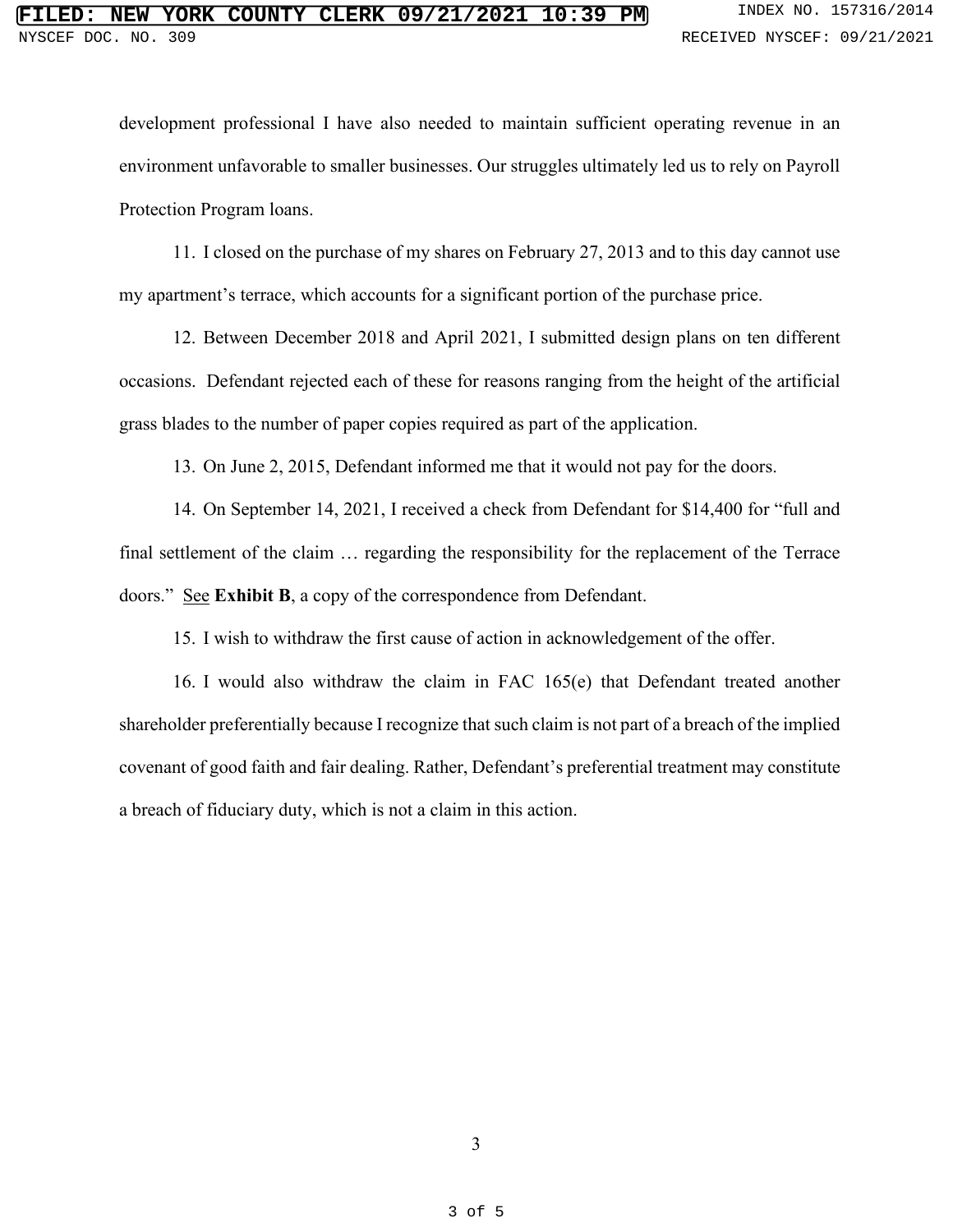1. For the above reasons, I respectfully request that the Court grant my cross-motion for leave to amend the complaint and deny Defendant's motion to dismiss and for sanctions, and any further relief that the Court deems just

**Armand Musey** 

State of New York, County of New York, ss: ACKNOWLEDGMENT N Y.R <sup>P</sup> <sup>L</sup> 309-a

On September <sup>21</sup> 2021, before me, the undersigned, personally appeared <sup>J</sup> ARMAND MUSEY, personally proved to me on the basis of satisfactory evidence to be the individual whose name is subscribed to the within instrument and acknowledged to me that he executed the same in his capacity, and that by his signature on the instrument, the individual, or the person upon behalf of which the individual acted, executed the instrument.

Sworn to before me on the 21<sup>st</sup> day of September, 2021

Kranty Bakle

KRISTIN M. KAHLE NOTARY PUBLIC-STATE OF NEW YORK No. 01KA6204722 Qualified in New York County My Commission Expires 04-20-2025

 $\overline{4}$